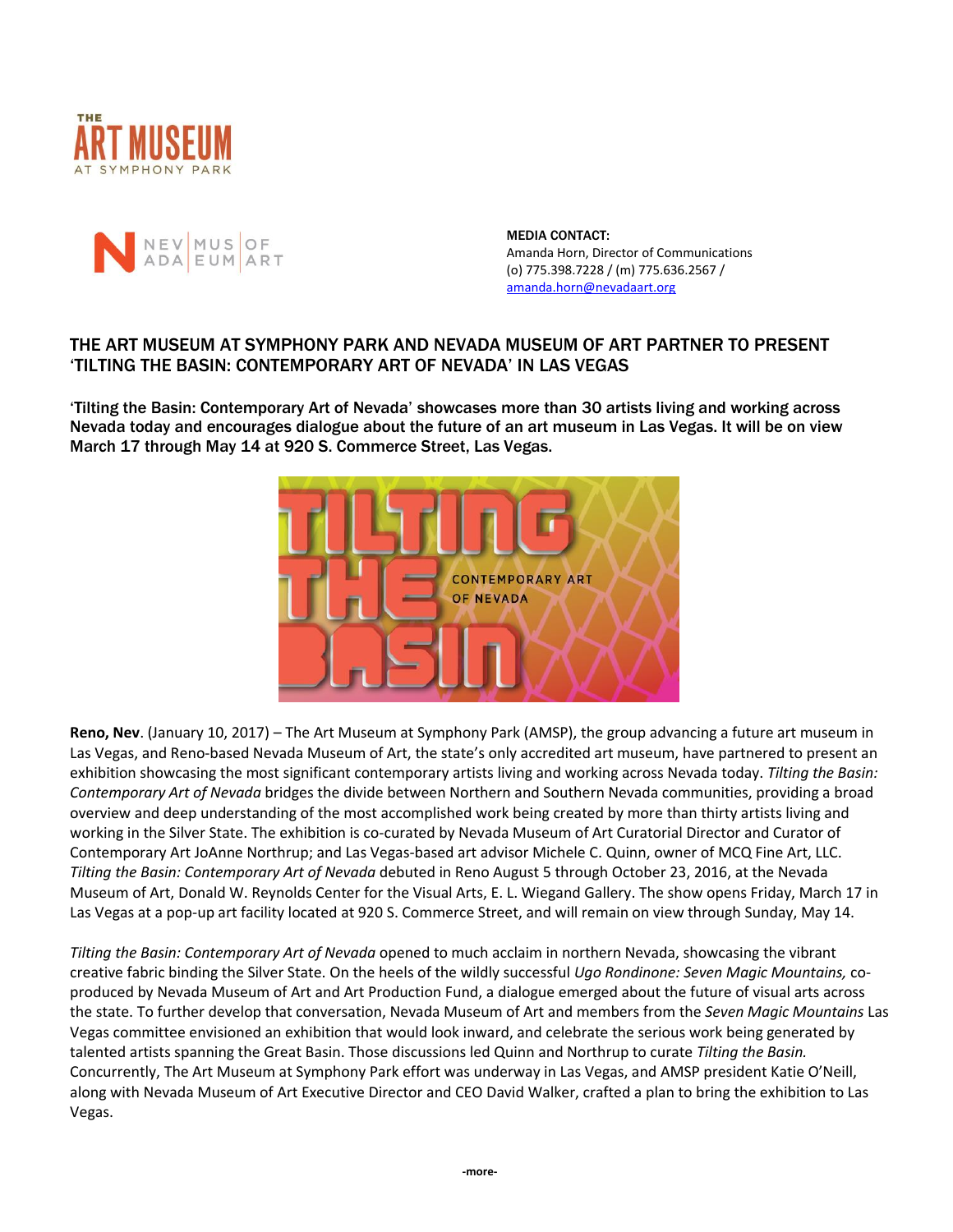**THE ART MUSEUM AT SYMPHONY PARK AND NEVADA MUSEUM OF ART PARTNER TO PRESENT 'TILTING THE BASIN: CONTEMPORARY ART OF NEVADA' TO**  LAS VEGAS; pg. 2; Contact: Amanda Horn, Director of Communications at 775.398.7228 o[r amanda.horn@nevadaart.org](amanda.horn@nevadaart.org)

The first nationally significant exhibition presenting art made in Nevada occurred in 2007 with *Las Vegas Diaspora: The Emergence of Contemporary Art from the Neon Homeland*, on view at the Las Vegas Art Museum, which has since closed. Organized by the well-respected art critic and curator Dave Hickey, the exhibition celebrated the work of twenty-six artists, all of whom received their degrees from the University of Nevada, Las Vegas (UNLV) and studied with Hickey between 1990 and 2001 when he taught art theory and criticism in the Department of Art at UNLV.

Until August, 2016, it had been almost a decade since a serious spotlight had shone on Nevada's contemporary art scene. Fast forward to the present day. Northrup and Quinn conducted more than fifty artist studio visits across Nevada, spanning Las Vegas to the south, Reno and Carson City in the north. Through these travels a picture of Nevada's contemporary art scene started to emerge.

"These are artists living and working here in the state. They are committed to this community," said Quinn. "We chose works from artists that have a mature development in their work, and that were continuing to evolve. It was important to find something of long-term value, works that could resonate over time."

Northrup and Quinn's research revealed the Nevada contemporary art scene does not evidence a singular aesthetic permeating artists' work, but rather a wide array of practices and media.

"Nevada artists are creating innovative work ranging from painting, sculpture, and installation, to photography, interactive, and sound art. Their work is informed by popular culture, the natural environment, and landscape, as well as cultural identity, politics, and current events," said Northrup. "The exhibition aspires to provide contemporary dialogue aimed at enlightening our broader audiences to the richness of our entire arts community and how it can be a powerful tool in the growth of the great state of Nevada."

*Tilting the Basin* highlights the work of six artists in depth, showing several examples from each in a variety of media. Featured artists include **Galen Brown, Justin Favela, Katie Lewis, David Ryan, Brent Sommerhauser, and Rachel Stiff.** The remaining artists' work gives visitors a wide-ranging picture of the art being created across Nevada today, including painting, sculpture, drawing, photography, mixed media, street art, installation, sound performance, fiber arts and new media. Some work, like that of Reno photographer Megan Berner, will live exclusively on social media.

Northrup and Quinn sought to bring together Northern and Southern Nevada artists whose work has not been prominently displayed at the Museum in the past. Exhibition artists include:

Las Vegas Chris Bauder Mark Brandvik JW Caldwell Matthew Couper Gig Depio Justin Favela Sush Machida Gaikotsu Shawn Hummel Wendy Kveck JK Russ David Ryan David Sanchez Burr Sean Slattery Brent Sommerhauser Brent Holmes Krystal Ramirez Rachel Stiff

Reno/Carson Megan Berner Rebekah Bogard Galen Brown Erik Burke Nate Clark Tim Conder Joseph DeLappe Russell Dudley Jeffrey Erickson Jen Graham Ahren Hertel Katty Hoover Eunkang Koh Nick Larsen Katie Lewis Sarah Lillegard Omar Pierce